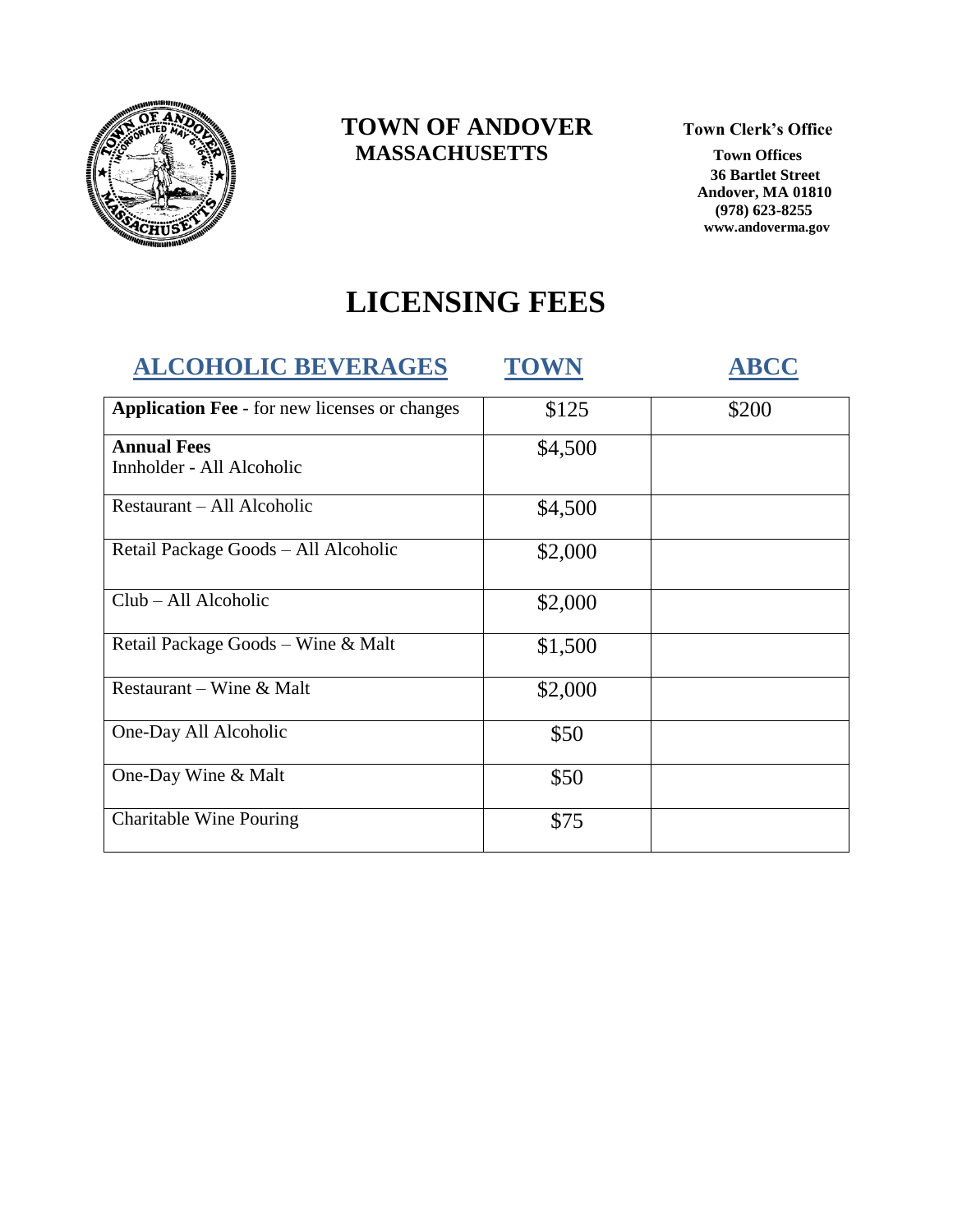# **AUTOMATIC AMUSEMENT DEVICE / LIVE ENTERTAINMENT**

#### **LOCAL LICENSE**

| <b>WEEKDAY:</b>                        |       |
|----------------------------------------|-------|
| Juke Box and/or Live Entertainment     | \$85  |
|                                        |       |
| <b>Automatic Amusement Device</b>      | \$100 |
| (Per machine/per type grouping)        |       |
| <b>SUNDAY:</b>                         |       |
|                                        |       |
| Live Entertainment and/or Juke Box     |       |
| Regular Hours (1:00 P.M. - 12:00 P.M.) | \$85  |
| Special Hours (12:00 A.M. - 1:00 P.M.) | \$175 |
| <b>Automatic Amusement Device</b>      |       |
| Regular Hours (1:00 P.M. - 12:00 P.M.) | \$85  |
| Special Hours (12:00 A.M. - 1:00 P.M.) | \$175 |
|                                        |       |

### **COMMONWEALTH OF MASSACHUSETTS LICENSE**

| <b>ANNUAL SUNDAY LICENSES</b>                              |       |
|------------------------------------------------------------|-------|
| Regular Hours (after 1:00 P.M. to closing)                 | \$50  |
| Special Hours $(12:00 \text{ A.M. to } 1:00 \text{ P.M.})$ | \$100 |

### **BUSINESS CERTIFICATES**

| <b>Business Certificate</b>                   | \$30             |
|-----------------------------------------------|------------------|
| <b>Change of Residence</b>                    | \$15             |
| Discontinuance of Business                    | \$15             |
| <b>Retirement or Withdrawal</b>               | \$15             |
| <b>Change of Location</b>                     | \$15             |
| <b>Certified Copy of Business Certificate</b> | \$5              |
| Copy of Business Certificate List             | $$0.50$ per page |

# **CLASS I & II CAR DEALERSHIPS**

| $\sim$ $\sim$<br>$.$ nnl100t10r<br><b>bucation</b><br>ЛL | $\Omega$<br>$\mathbb{C}^n$<br>0.100 |
|----------------------------------------------------------|-------------------------------------|
| Ð<br>Renewal                                             | $\Omega$<br>$\mathbb{C}$ 1<br>2100  |